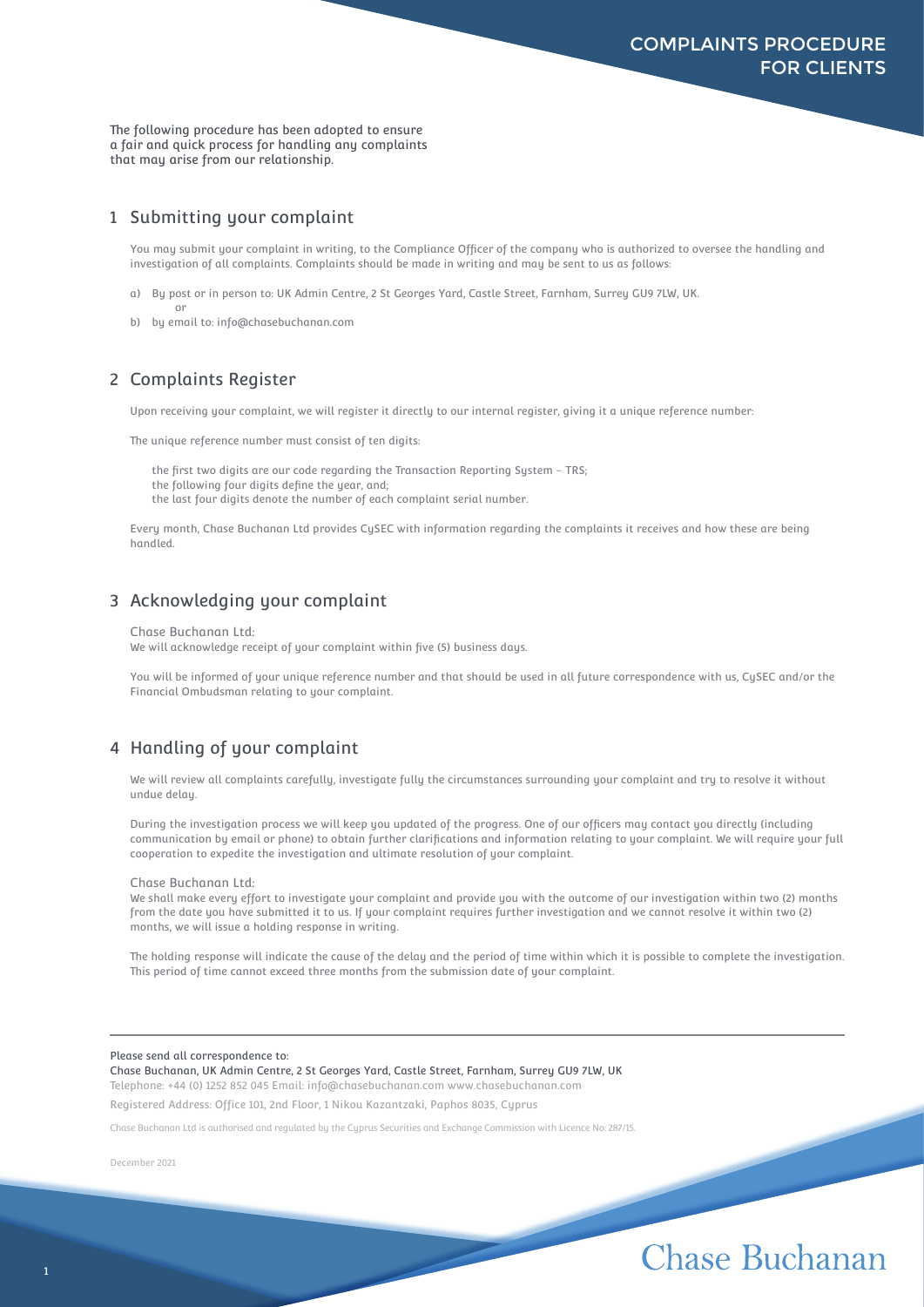#### 5 Final decision

When we reach an outcome, we will inform you of it, together with an explanation of our reasons why, and any remedy measures we intend to take (if applicable).

If you are not satisfied with our final response, or we have been unable to provide you with a final response within the timescales above, in addition to your legal rights which you still retain, you may contact the Financial Ombudsman of the Republic of Cyprus to seek mediation for possible compensation, or CySEC as follows:

## 6 The Financial Ombudsman of the Republic of Cyprus

The complaint form to make your referral can be found at www.financialombudsman.gov.cy.

The form must be accompanied by a receipt for a payment of twenty euro (€20). Details for payment can also be found at www.financialombudsman.gov.cy.

Please be aware of the following conditions:

- a) You must have raised your complaint with us within fifteen (15) months of the date you became aware (or reasonably should have become aware) of the act or omission of Chase Buchanan that you are complaining about.
- b) You have allowed us the required timescales from the date we received your complaint to provide our final response.
- c) You are contacting The Financial Ombudsman of the Republic of Cyprus within four (4) months of receiving our final response, or within four (4) months from the date by which you should have received a final response (if not yet received).
- d) Chase Buchanan must have been legally in operation at the period referred to in the complaint.
- e) The transaction being complained about must fall under the supervision of the responsible supervisory authority.
- f) A decision on the same complaint has not already been issued by a Court of the Republic of Cyprus and/or a judicial procedure is not pending for the same complaint.

#### 7 Contact details for The Financial Ombudsman of the Republic of Cyprus

Website: http://www.financialombudsman.gov.cy Email: complaints@financialombudsman.gov.cy Postal Address: P.O. BOX: 25735, 1311 Nicosia, Cyprus Telephone: +357 2284 8900 Fax: +357 2266 0584, +357 2266 0118

#### 8 Contact details for the Cuprus Securities and Exchange Commission (CuSEC)

You may raise your complaint with the Cyprus Securities and Exchange Commission (CySEC), however please note that CySEC does not have restitution powers and therefore does not investigate individual complaints. It is understood that your right to take legal action remains unaffected by the existence or use of any complaints procedures referred to above.

Chase Buchanan Ltd is authorised and regulated by the Cyprus Securities and Exchange Commission with Licence No: 287/15.

December 2021